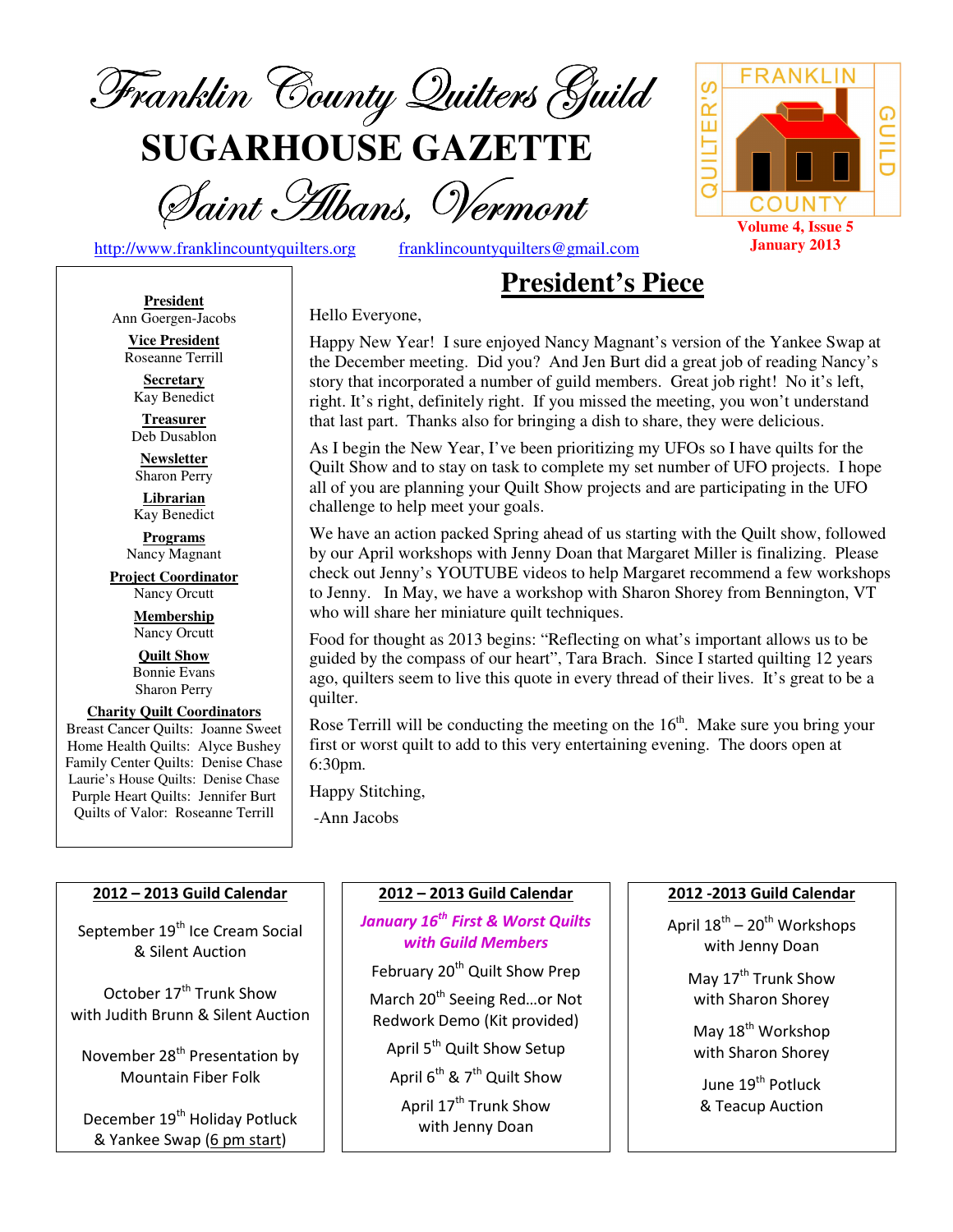# Brrr……….. Brrr……….. It's Snow Time!!!



**FRANKLIN COUNTY QUILTERS GUILD**  Minutes of December 19, 2012

Present: Total attended 43

Meeting called to order at 6:25 p.m. by Ann Jacobs, President (following a pot-luck supper)

Secretary's Report: Motion to accept by Nance Ekiert, seconded by Linda Nadeau

Treasurer's Report: Motion to accept by Nancy Orcutt, seconded by Carol Bessette

#### **Old Business**

- Quilt Show

-- Let Bonnie Evans know what volunteer jobs you want.

-- Sign-ups for quilt appraisals will start soon.

- T3 (Tips, Tricks and Techniques)

-- Use wallpaper roller, instead of iron, for pressing seams when paper piecing. - Ann Jacobs

 $-$  Beginning on January  $1<sup>st</sup>$  and continuing throughout the year, fill a jar with notes about good things that happen; open and read them on December 31<sup>st</sup>. - Ann **Jacobs** 

-- Table runner demo - Bonnie Evans. Handouts were distributed.

#### **New Business**

- April meeting guest speaker will be Jenny Doan of Missouri Star Quilt Company, with weekend workshops to be scheduled.

- May meeting guest speaker will be Sharon Shorey from Bennington. Meeting date has been changed to Friday, May  $17<sup>th</sup>$ , with a workshop on miniatures on Saturday, May 18<sup>th</sup>.

**-** Denise Chase has kits for charity quilts.

- On January  $12<sup>th</sup>$ , we'll be making quilts for veterans from 10am – 5pm at the hospital. Bring your machine; kits will be provided. Let Bonnie know if you're planning to be there.

- The Yarn Shop in St. Albans at Kingman and Main has felted wool.

**Mystery Quilt** Part 4 was distributed.

**Show and Tell** 

**New Year's Baby Quilts** were presented to Kate Laddison of Northwestern Medical Center.

**Monthly Drawing:** Door prize won by Jean Anne Branch

Next meeting: Wednesday, January 16<sup>th</sup>, 2013; doors open at 6:30 pm with meeting starting at 7:00 pm. Bring your first and/or worst quilts.

**Program:** Gift Exchange led by Jen Burt

Meeting adjourned at 7:45 p.m. Minutes submitted by Kay Benedict, Secretary

#### A SPECIAL REQUEST

Some guild members are extremely sensitive to strong fragrance odors. We would ask that everyone be mindful of the amount of perfume or other fragrances you wear to the guild meetings. Our noses thank you!!!

# **JANUARY PROGRAM TO FEATURE MEMBERS' FIRST/WORST QUILTS**

At the January meeting, members are invited to share their first or worst quilt. If you haven't kept your first or worst quilt, bring one which is closest to filling the bill of FIRST OR WORST. *Editor's Note: Mine's still in a box.*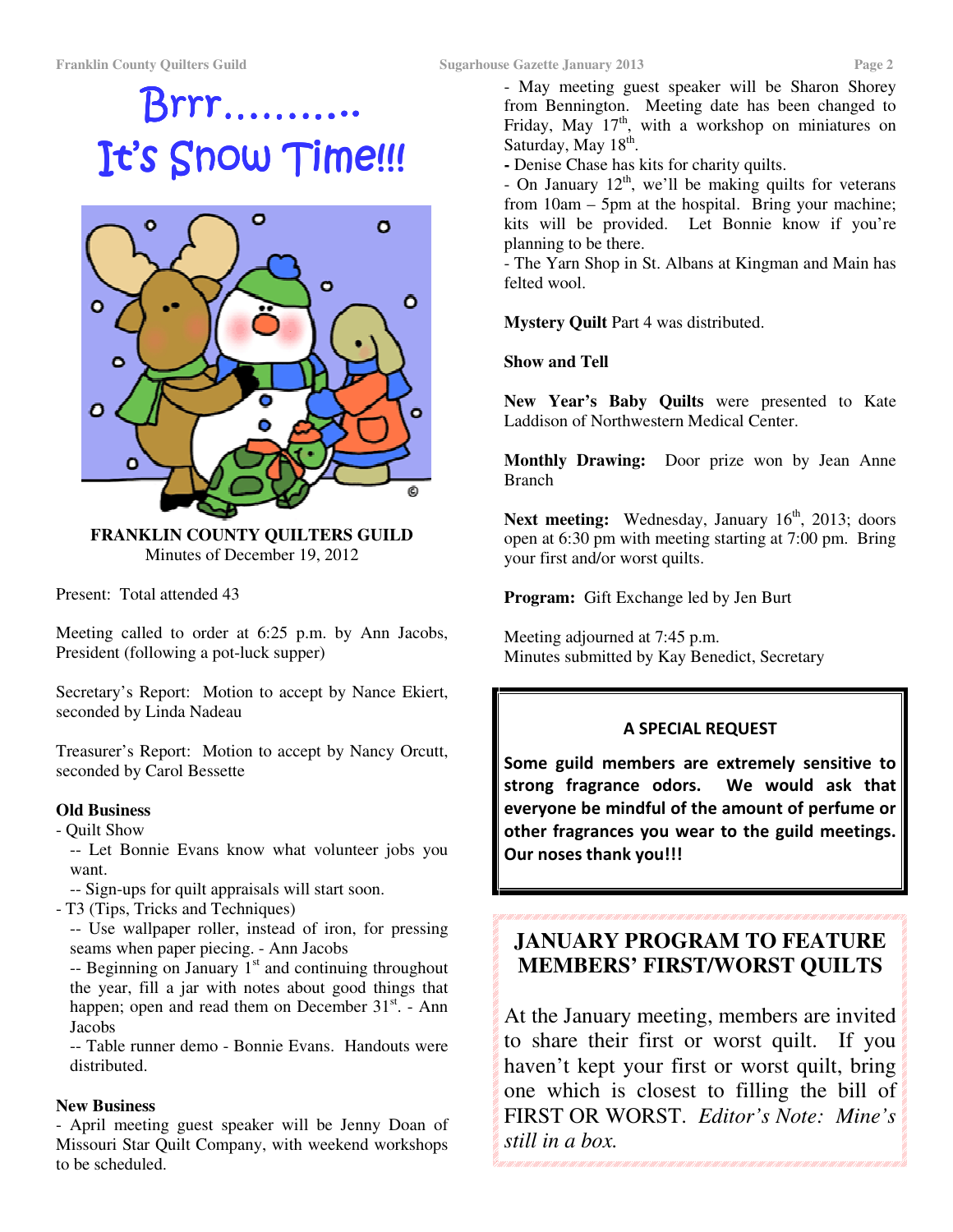

#### **MYSTERY QUILT REPLACES BLOCK OF THE MONTH THIS YEAR**

Nancy Orcutt is this year's Project Coordinator. Instead of creating a Block of the Month (BOM) program for this membership year, Nancy will present a mystery quilt each month. The mystery quilt is called "Seven Easy Pieces" by Piece by Number. If you are in need of a copy of the instructions handed out at a previous guild meeting, please contact Nancy, 524-4511 or nlorcutt08@gmail.com.

#### **MAY GUEST SPEAKER: SHARON SHOREY**

Bennington quilter, Sharon Shorey, is coming to the guild in May for a lecture/trunk show and workshop. Sharon Shorey is an experienced Vermont quilt instructor with a reputation for being a good teacher. Her specialty is paper-pieced miniature quilts and her lecture/trunk show is titled, "Miniatures through the Years." Those taking the workshop will create four paper-pieced blocks that will make a sampler quilt. A mini trunk show is also included in the workshop.

A sign-up sheet for the workshop will be available at the January meeting. The fee for the workshop will be \$30; the workshop is limited to 15 people.

If you're interested, please plan to prepay the fee at sign up to hold your spot. Priority is given to members in good standing according to Article III, Section 4 of the Bylaws. A copy of the bylaws is at http://www.franklincountyquilters.org/fcqgbylaws.h

tml. In the event the workshop is filled, you are welcome to put your name on a waiting list. This is also true if you do not meet all of the criteria.

Please note **the date for the May meeting will be changed to Friday, May 17th**, and the workshop will be held Saturday, May 18<sup>th</sup>. Both the meeting and workshop will be held at the regular meeting room.

### **TIPS, TOOLS, OR TECHNIQUES (T<sup>3</sup> )**

The Tips, Tools, or Techniques  $(T^3)$  feature at each meeting continues to be a BIG hit! In December, Ann Jacobs shared two tips. First, use a wallpaper roller, instead of iron, for pressing seams when paper piecing. Second, beginning on January  $1<sup>st</sup>$ and continuing throughout the year, fill a jar with notes about good things that happen; open and read them on December  $31<sup>st</sup>$ . Bonnie Evans demonstrated a quick table runner made with 2 fabrics. Handouts were available. If you missed the meeting or didn't get a copy of the handout, check out this website for instructions:

http://www.meganbarr.com/2010/02/super-easytable-runner-my-first-tutorial/

If you've learned a new technique, or purchased a new quilting tool, or have a great quilting tip, bring them to the guild meeting and share with your fellow members. Just let Ann Jacobs know before the meeting starts that you have a  $T<sup>3</sup>$  item to share.

#### QUILT TIPS

- When you have little pieces of fabric on your work or cutting table, use a piece of batting to remove the pieces. It works great. Just swipe it over the surface, and the batting picks up all those pesky little pieces.

- If you have "mature" eyes, put a pillow or cushion in your lap when quilting or doing hand-work. It raises your project up far enough so you can see more clearly.

- To prevent tangled knots when hand sewing, hold your thumb over the point where the thread is being pulled through until the thread is taut.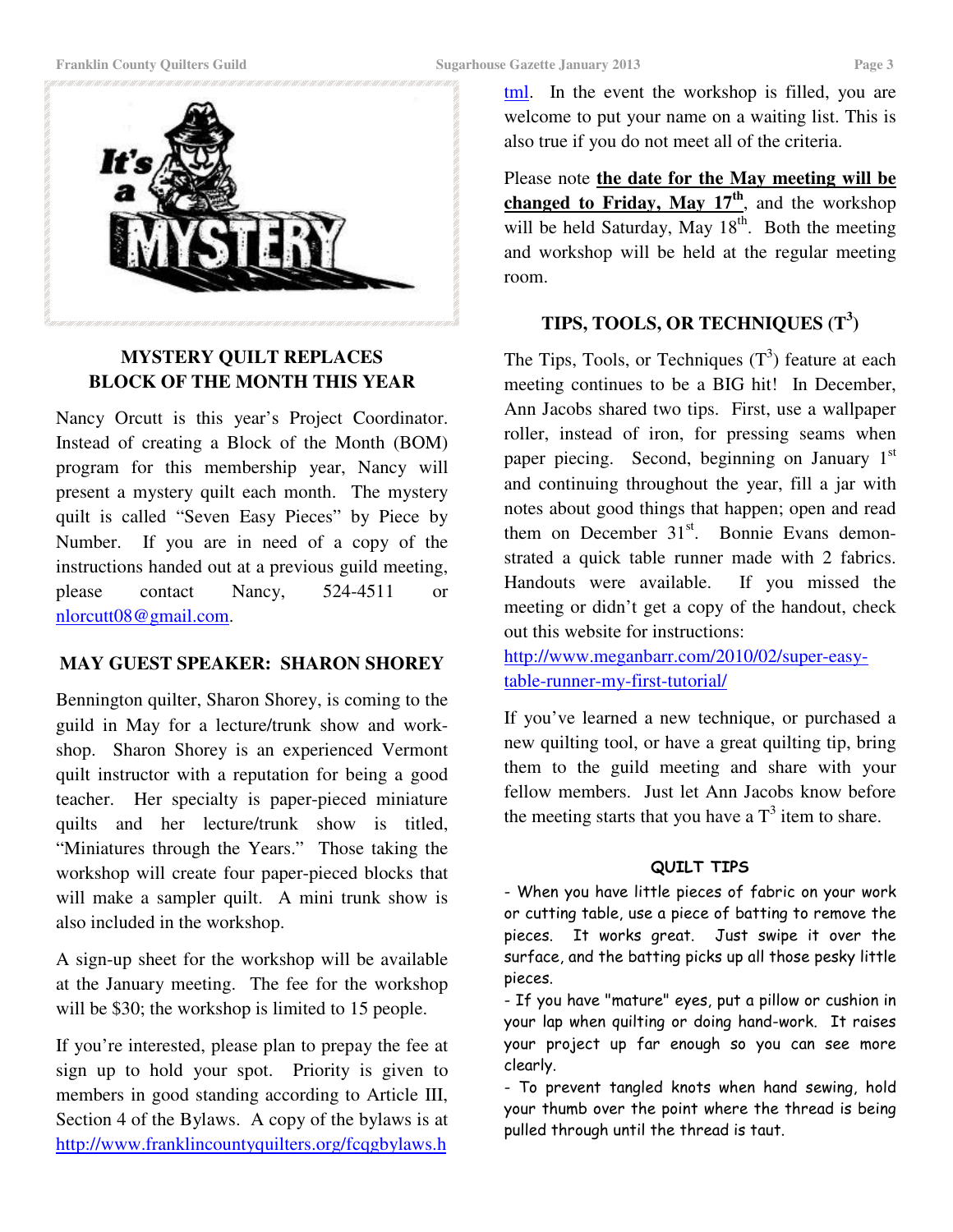#### **JANUARY 2013 TREASURER'S REPORT**

# **FRANKLIN COUNTY QUILTER'S GUILD Treasurer's Report -- January 16, 2013**

| <b>Opening Balance</b>                                                                                                                                       |       | \$2,963.69                                         |
|--------------------------------------------------------------------------------------------------------------------------------------------------------------|-------|----------------------------------------------------|
| <b>Funds collected</b><br>Raffle tickets (YTD: \$441.00)                                                                                                     |       | \$131.00                                           |
| Total                                                                                                                                                        |       | \$131.00                                           |
|                                                                                                                                                              | Total | \$3,094.69                                         |
| Funds paid out<br>Church of the Rock, Jan rent<br>Gerald Perry, Room set-up for Jan<br>Nancy Orcutt, Dec BOM copies<br>Bonnie Evans, Staples copies<br>Total |       | \$35.00<br>\$25.00<br>\$10.54<br>\$5.00<br>\$75.54 |
| <b>Grand Total</b>                                                                                                                                           |       | \$3,019.15                                         |

2012 YTD Collections: \$5721.77

Respectfully submitted,

Deborah L. Dusablon, Treasurer 01/16/2013

## QUILT TIPS

- Before you start cutting fabric for your blocks, look for pattern pieces that can be chain-pieced or strip-pieced together to save you time

- When you open a bag of batting and do not use all of it, turn the plastic bag it came in inside out before returning it to the bag. This way you can tell, at a glance, which bags are full and which are not.

- To make an inexpensive light table, use an old flat picture frame with the glass taped into the corners and along the sides. Hot-glue wide wooden dowels (4" - 6" long, depending on height of light) to the corners of the picture frame. Place rubber stoppers on dowels to keep from slipping. Purchase an under-the-counter kitchen light, slide it under the picture frame, and violà, you have a light table.

Deadline for articles for next newsletter:

Wednesday, January 30<sup>th</sup>, 2013

Please email articles to Sharon Perry, vtquilter@gmail.com, or mail to PO Box 517, Montgomery Center VT 05471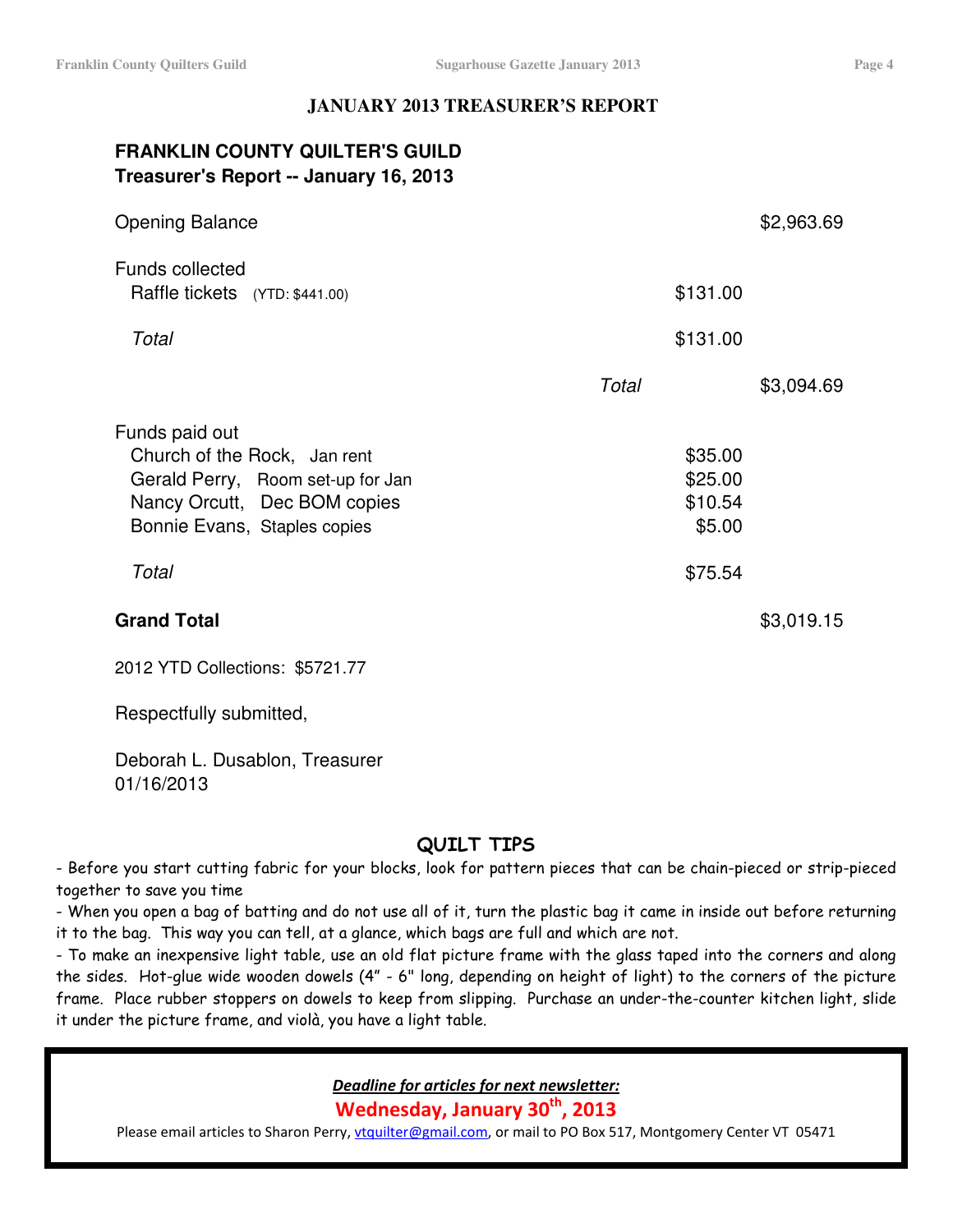

#### **QUILTING ONLINE: COMMUNITIES**

Web-based quilting communities, with a host of interactive features, have become a global extension of the local quilt guild experience. Most offer free memberships and plenty of inspiration.

Join a discussion, ask a question, and share your expertise on the message boards. Enjoy "show and tell," share photos, and showcase your creations in the galleries. Create an online journal, and follow the creative journeys of other quilters on the blogs. Learn new techniques and tips from video tutorials and classes. Create a quilt from start to finish through guided quilt-a-longs or block-of-the-month projects.

A few popular online quilting communities that include all the above features:

**All People Quilt** (APQ), hosted by American Patchwork & Quilting, features hundreds of free patterns, and its website (www.allpeoplequilt.com) includes a link to Pat Sloan's weekly radio show.

**Quilt with Us**, hosted by Connecting Threads online quilt shop, offers a large collection of tutorials and, of course, special offers from the shop. (www.quiltwithus.connectingthreads.com)

**The Quilt Show** (TQS) has two membership tiers, one of which is free. "Star members" pay for full access to all the video classrooms. (www.thequiltshow.com)

**My Quilt Place** is sponsored by the American Quilter's Society (AQS) and emphasizes forums and special interest groups. (www.myquiltplace.com)

Connect with others who share your passion, and tell us about it on the FCQG facebook page.

#### **MONTHLY MEETING FORMAT**

| $6:30 \text{ pm*}$ | Doors open<br>Sign-up for monthly drawings**<br>Pick up name tag**                                |
|--------------------|---------------------------------------------------------------------------------------------------|
| $7:00 \text{ pm}$  | <b>Business meeting</b><br>Show and Tell<br>Short break as appropriate<br>Program for the evening |

**\*For select meetings, doors will open at 5:30 pm, and the meeting will start at 6:00 pm (usually the September, December, and June meetings or as stated in the President's Piece).** 

**\*\*Guild members are asked to sign up for the monthly drawings and pick up name tags BEFORE the business meeting begins at 7:00 pm.** 



# **1 ST ANNUAL "VISIT YOUR LOCAL QUILT SHOP" DAY January 24th, 2013**

*A worldwide celebration for independently-owned quilt shops everywhere!* 

On January  $24<sup>th</sup>$ , 2013, quilters and fabric lovers around the country are encouraged to show their support for local, independent quilt shops on the inaugural "Visit Your Local Quilt Shop Day." The event is promoted by The Fabric Shop Network with industry support to raise awareness for the importance of these businesses in their local economy and in the creative pursuits of quilters, sewists, fabric enthusiasts, and crafters everywhere.

The Fabric Shop Network President Laurie Harsh launched the nationwide program at the International Quilt Market last October in Houston, Texas. She is asking consumers to mark their calendars and save the date for January 24, 2013. Harsh has developed many fabric shop hop campaigns over the last several years, but this is the first initiative designed to drive foot traffic into independent quilt retailers on a single day.

Sounds like a great excuse for a Road Trip!!! Pray for decent weather for VT local quilt shops!!!